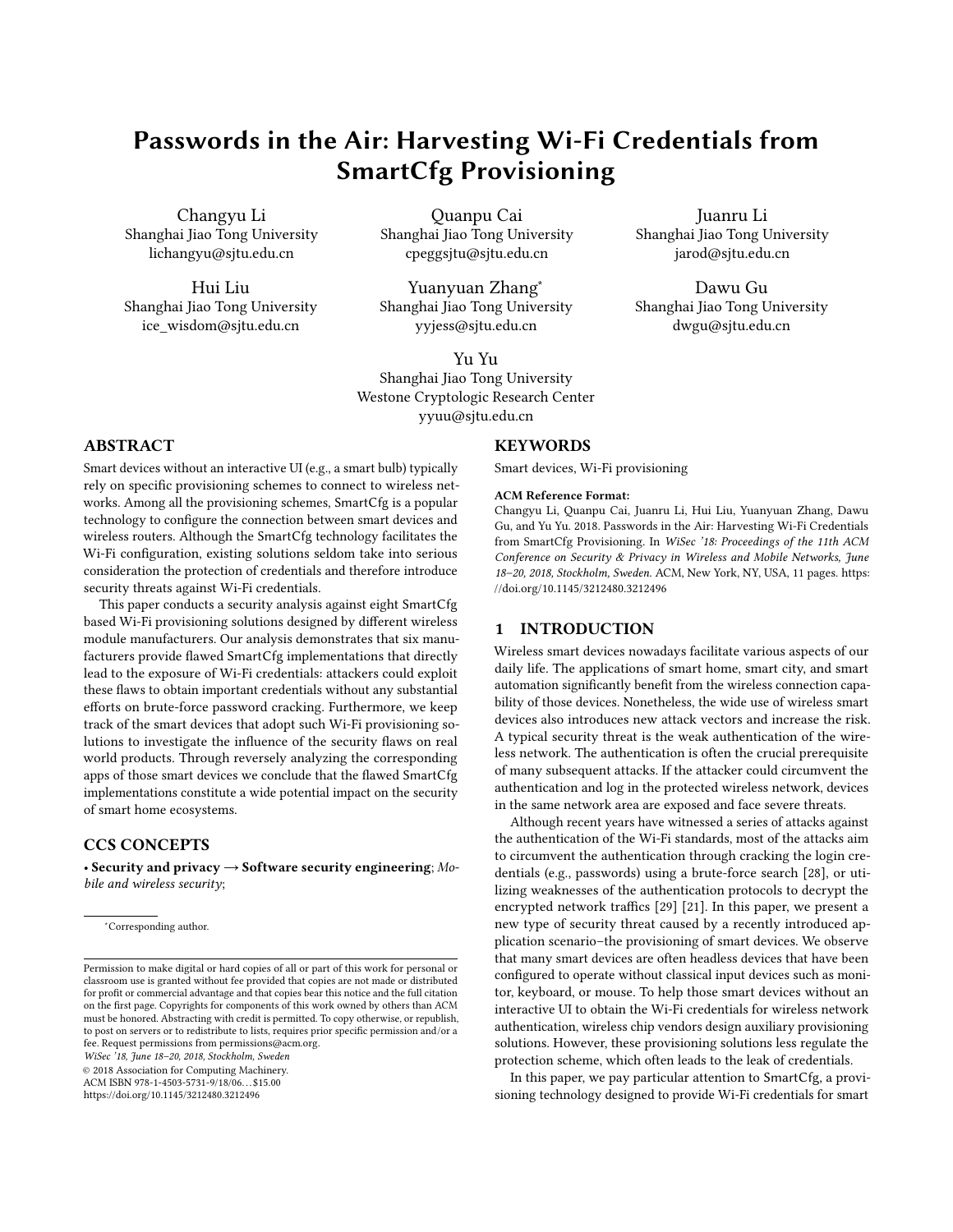<span id="page-1-0"></span>WiSec '18, June 18–20, 2018, Stockholm, Sweden C. Liet al.



Figure 1: A typical structure of Smart Home Wi-Fi Configuration Process

home devices (e.g., plug, washer, refrigerator). For a SmartCfg provisioning solution, the credential information is encoded and piggybacked on specific broadcasting packets. Typically, a SmartCfg solution leverages an auxiliary mobile app to encode and broadcast the credentials (Wi-Fi passwords and their corresponding SSIDs). This broadcast is then captured by the smart device and the credentials are transmitted to it. To study the threats against current SmartCfg provisioning solutions, we first investigated eight widely used SmartCfg solutions of popular Wi-Fi chip vendors. Then we conduct a large-scale security analysis of real world products adopting those solutions. We leverage information extracted from the corresponding smart home app to identify which solution is used by a particular smart device. Furthermore, we propose two types of analysis to recover the proprietary credential encoding scheme of the SmartCfg solution used between the mobile app and smart home devices.

Through checking 821 apps related to real world smart home devices, we find that 64 apps integrate at least one SmartCfg solution. A further security analysis demonstrates that 42 apps contain severe security vulnerabilities due to either the insecurely designed SmartCfg solution (six out of eight analyzed solutions are insecure) or the incorrectly implementation caused by developers, and attackers could exploit such vulnerabilities to obtain the authentication credentials of wireless network.

In summary, this paper makes the following contributions:

- We study popular SmartCfg Wi-Fi provisioning solutions and analyze the security by auditing the SDKs provided by Wi-Fi chip vendors. We find that six out of eight studied solutions contain severe security issues resulting in the leak of Wi-Fi credentials.
- We propose a systematic security analysis against real world smart home devices using SmartCfg solutions. The analysis consists of how to identify SmartCfg solutions deployed

<span id="page-1-1"></span>

Figure 2: An illustration of SmartCfg provisioning process

in a smart device, and how to recover credentials encoding scheme using either binary code reverse engineering or differential traffic analysis.

• We present an overview of the ecosystem through analyzing 821 smart home apps. We find that 64 apps use SmartCfg provisioning solutions and among them, 42 apps are vulnerable. This indicates that a wide range of smart home devices are affected.

## 2 BACKGROUND

In this section, we first present a typical application scenario, namely, smart home with SmartCfg solution in place. Then we give a detail description of the SmartCfg technology.

#### 2.1 Smart Home

Smart home technology, also known as home automation, provides homeowners the ability to remotely control smart devices at home. A smart home is a residence that applies related techniques on Internet-connected devices to enable remote monitoring and management of appliances and systems, such as controlling the switch, monitoring indoor temperature and humidity [\[3\]](#page-10-4). Typically, a smart home consists of three types of components: a set of smart devices, a smart home app, and a smart home cloud. Figure [1](#page-1-0) depicts the relations between those components. Typical smart devices in a smart home include smart light bulbs, smart locks, smart plugs, etc. Those devices are often controlled through a smart home app on user's mobile phone (Android or iOS), which allows the user to control smart devices remotely. The smart home cloud often plays the role of bridging the smart home app and smart devices if they are not in the same LAN, and helps store and manage data collected from those smart devices.

Most smart devices nowadays adopt wireless network connection. To connect to the wireless network, a device integrates and utilizes a Wi-Fi module. However, most smart home devices are headless devices. That is, they have been configured to operate without a monitor, keyboard, or mouse. Therefore, a process of preparing and configuring the network, defined as the Wi-Fi provisioning, is required at the first time a smart home device is deployed.

Generally, a smart device cannot accomplish the provisioning by itself. Information about the network (e.g., the SSID and the corresponding password) should be provided via other devices with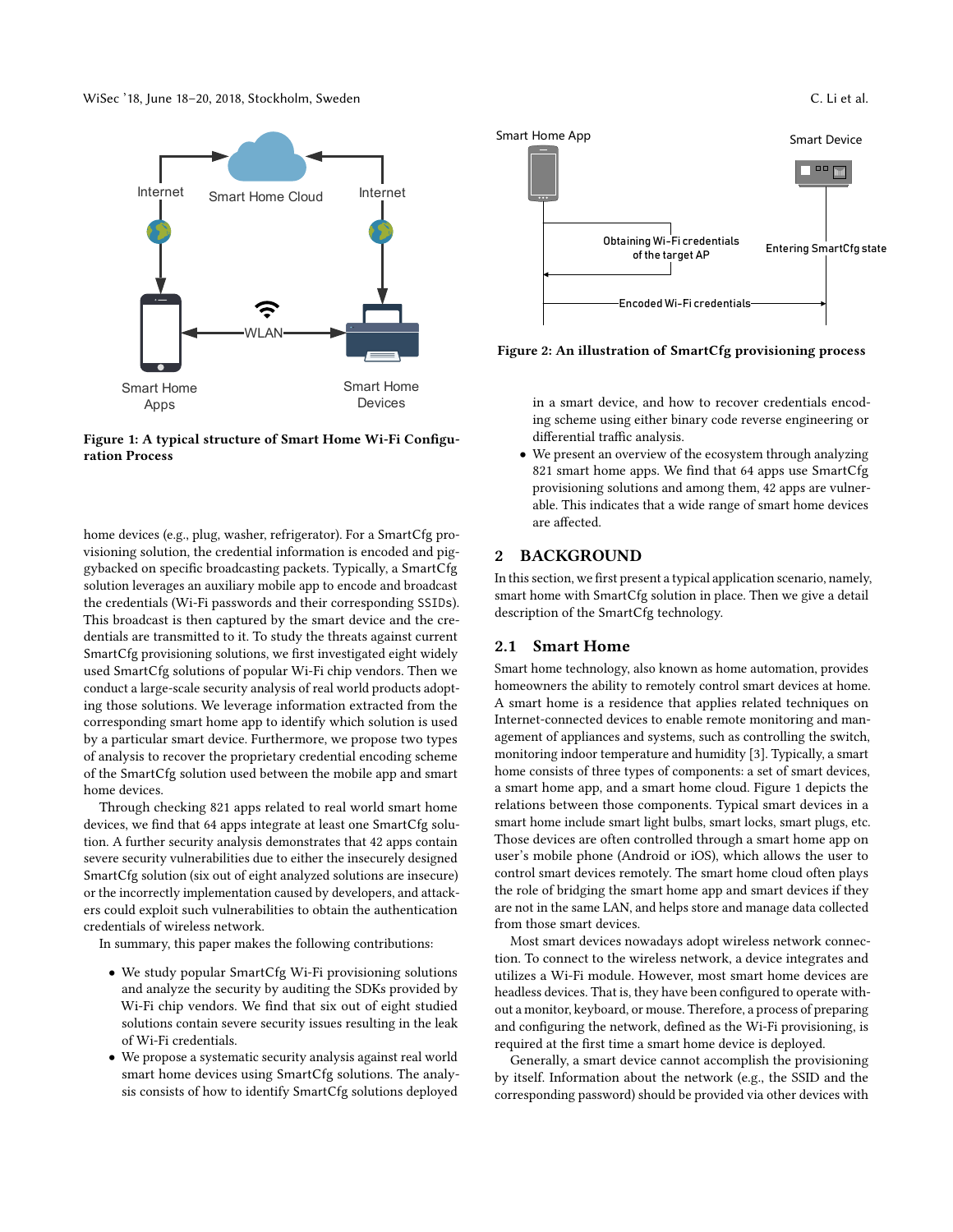interactive UI (e.g., a smartphone or a tablet). This provisioning procedure is a new application scenario and thus may introduce new attack vectors.

## 2.2 SmartCfg Provisioning

2.2.1 Overview. First introduced by Texas Instruments (TI) in 2012 [\[15\]](#page-10-5), SmartCfg is a provisioning technology designed to provide Wi-Fi credentials for smart devices without an interactive UI (e.g., plug, washer, refrigerator). After five years of development, it is widely accepted by various wireless solution providers. Wireless chip manufacturers such as Realtek, MediaTek, MXCHIP, and Espressif have also implemented their variants. In this paper we use SmartCfg to refer to all those variants.

A SmartCfg provisioning is used to configure a smart device and help it connect to the wireless network. Typically, a SmartCfg solution possesses three typical features: First, it relies on a mobile app to encode and send authentication credentials to the smart devices through broadcasting. Second, smart devices passively listen to the encoded information without knowing the identity of the sender. Third, the credentials (e.g., passwords) are encoded as part of the metadata of 802.11 packet (e.g., packet length) rather than the content of the packet. As a result, even though the data field in the 802.11 packet frame is encrypted with either WEP or WPA2 [\[30\]](#page-10-6), devices listening to the data in the air could intercept the information of metadata regardless of the actual data content.

2.2.2 Provisioning Process. One typical process of SmartCfg provisioning is illustrated in Figure [2.](#page-1-1) Before the provisioning, a smart device in promiscuous mode continuously captures all the packets in the network. When a provisioning procedure starts, the mobile app encodes the Wi-Fi credentials (both SSID and password) into several packets and broadcasts those packets. Once those packets are captured and decoded by the smart device, it uses this information to connect to the wireless network

- (1) A smart device that supports SmartCfg technology enters its SmartCfg state, in which the Wi-Fi module of the device is enabled in a sniffer mode to receive broadcast information.
- (2) A user use the smart home app on a smart phone to input the credentials (i.e., passwords). Then the smart home app encodes the SSID and password as 802.11 packets of special format, and sends them into the wireless network it connects.
- (3) The Wi-Fi module of smart device captures all 802.11 data packets in a few seconds and tries to decode them using certain algorithm to obtain the SSID and password. After obtaining Wi-Fi credentials, the device then connects to the wireless network.

2.2.3 Data Encoding Mode of SmartCfg. SmartCfg solutions encode the credentials into the metadata of 802.11 packets. However, different solutions adopt different encoding modes. In general, there are three popular encoding modes as Table [1](#page-2-0) illustrates:

- s
	- Data in Multicast Addresses (DMA) In this mode, the information is encoded into the last 23 bits of the Destination Address field of the packets. The DMA row of Table [1](#page-2-0) gives a concrete example. In this example every two bytes of the payload are encoded into the last 2 bytes of the destination

<span id="page-2-0"></span>

|  |  | Table 1: Examples of different types of SmartCfg |
|--|--|--------------------------------------------------|
|--|--|--------------------------------------------------|

| Mode   | <b>Source Address</b> | <b>Destination Address</b>                                                | Length |
|--------|-----------------------|---------------------------------------------------------------------------|--------|
|        | 00:90:4c:17:1a:9b     | 01:00:5e:01:49:6f                                                         | 43     |
|        | 00:90:4c:17:1a:9b     | 01:00:5e:02:54:36                                                         | 43     |
| DMA.   | 00:90:4c:17:1a:9b     | 01:00:5e:03:36:36                                                         | 43     |
|        | 00:90:4c:17:1a:9b     | 01:00:5e:04:37:38                                                         | 43     |
|        | 00:90:4c:17:1a:9b     | 01:00:5e:05:39:cc                                                         | 43     |
|        | 00:90:4c:17:1a:9b     | FF:FF:FF:FF:FF:FF                                                         | 47     |
|        | 00:90:4c:17:1a:9b     | $\mathsf{FF}:\mathsf{FF}:\mathsf{FF}:\mathsf{FF}:\mathsf{FF}:\mathsf{FF}$ | 67     |
| DPL.   | 00:90:4c:17:1a:9b     | FF:FF:FF:FF:FF:FF                                                         | 47     |
|        | 00:90:4c:17:1a:9b     | FF:FF:FF:FF:FF:FF                                                         | 67     |
|        | 00:90:4c:17:1a:9b     | FF:FF:FF:FF:FF:FF                                                         | 96     |
|        | 00:90:4c:17:1a:9b     | 01:00:5e:01:01:01                                                         | 556    |
|        | 00:90:4c:17:1a:9b     | 01:00:5e:02:02:02                                                         | 555    |
|        | 00:90:4c:17:1a:9b     | 01:00:5e:03:03:03                                                         | 554    |
| Hybrid | 00:90:4c:17:1a:9b     | 01:00:5e:04:04:04                                                         | 291    |
|        | 00:90:4c:17:1a:9b     | 01:00:5e:05:05:05                                                         | 338    |
|        | 00:90:4c:17:1a:9b     | 01:00:5e:06:06:06                                                         | 198    |

address, while the ante-penultimate byte of the address is used as the index.

- Data in Packet Length (DPL) In this mode, the information is encoded into the length field of each packet (the content is randomly filled). As illustrated in the DPL row of the Table [1,](#page-2-0) messages are encoded into the length of the packet sequence and then are broadcasted.
- Hybrid In this mode, both the Destination Address field and the packet length are used to encode the information. The Destination Address is usually used as the index and the message is often stored at the length field. The advantage of Hybrid mode is that one packet contains more information and it is thus more efficient.

According to our observation, one important feature of SmartCfg data encoding is that it introduces a preamble. A preamble is a sequence of packets (e.g., three packets) with same length and content. The purpose of this preamble is to help devices locate the data payload. We find that in most provisioning procedures the app will first issue a preamble (or synchronization code) to the network. The advantage of sending the preamble sequence first is that the device could locate, by the preamble, the beginning of a series of packets that matches a particular protocol. Then it is able to extract data from these packets.

Another usage of the preamble is to help measure the padding length introduced by the encryption. Since the app does not know what is the exact length of an encrypted data packet of WPA or WPA2, it can only prepare a set of preamble packets and broadcast them. Then the device capturing and identifying the preamble could calculate the length of padding data. Therefore, the use of preamble helps devices adjust the packet length.

## 3 SECURITY ANALYSIS OF SMARTCFG

In this section, we highlight the security analysis against SmartCfg provisioning solutions with a focus on their Wi-Fi credential encoding schemes. Before introducing the concrete analysis procedure, we first illustrate the threat model and challenges. Then we detail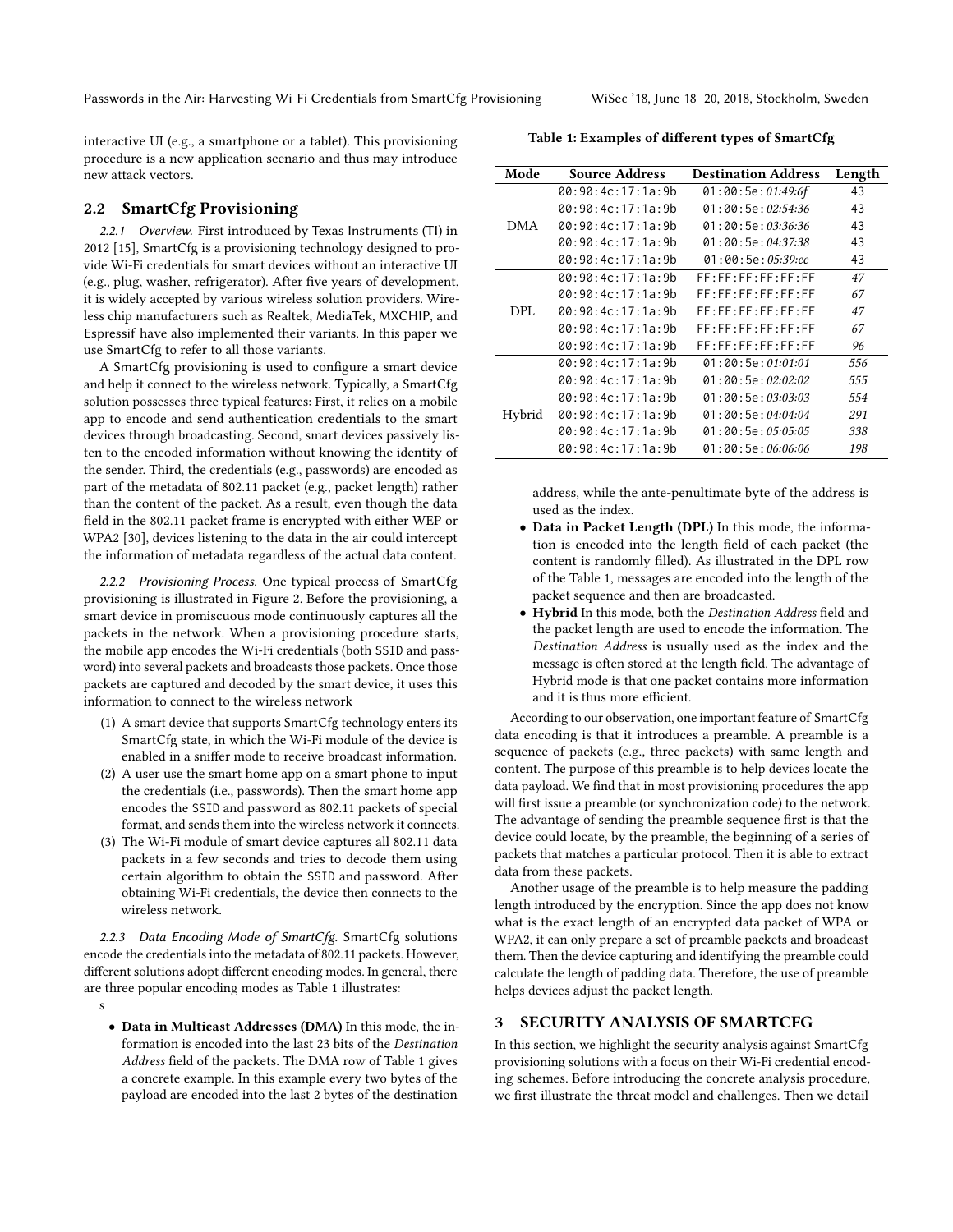the process of SmartCfg security analysis, which aims to recover proprietary credentials encoding schemes used in real world smart home devices and identify those insecure ones.

## 3.1 Threat Models and Challenges

3.1.1 Threat Models. Since the most valuable data in a provisioning procedure is the password (and the corresponding Wi-Fi SSID), we assume that this credential is the main target for attackers. However, an attacker is assumed to be blocked outside the wireless local area network (WLAN) and cannot physically or remotely connect to the device (otherwise he already has access to the internal network). To obtain this credential, the attacker can only recover Wi-Fi credentials from the wireless data in the air (even though the data may be encrypted). We also assume that the attacker does not know in advance the used smart home device and mobile apps. But he can collect typical SmartCfg solutions beforehand and then conduct reverse engineering to recover the used Wi-Fi provisioning solution and its credentials encoding scheme.

In addition, a crucial requirement for a successful attack is that it must be fulfilled at the same time the device is executing the provisioning. Although the provisioning procedure does not last for a long time, we assume the attacker is always monitoring the wireless data and he can discover such behavior with a sniffing attack: the attacker only needs to prepare a device with a Wi-Fi module in the promiscuous mode; the device would be placed near the wireless network and continuously monitor 802.11 data packets in the air, attempting to decode potential provisioning packets using several decoding functions prepared in advance. Once some packets are successfully decoded, the attacker will then use the obtained credential to connect to the target Wi-Fi.

3.1.2 Challenges. To analyze the security of SmartCfg solutions used by those real world devices, the challenges we face may include:

- How to identify the specific SmartCfg solution used by the smart home device. Knowing which SmartCfg solution is used by the analyzed target significantly facilitates the subsequent security analysis. However, almost all analysis targets are real world smart home devices rather than development boards. Despite the knowledge of existing SmartCfg solutions (in the form of specifications and documentations), device manufacturers often do not label which solution is used for a certain device. Therefore, analyst should utilize different kinds of side-channel information (e.g., the model of used wireless chip) to help deduce the specific SmartCfg solution in use.
- How to recover the used provisioning protocol, in particular, the credentials encoding scheme. Even with the knowledge of which SmartCfg solution is adopted by the analyzed device, we still cannot determine the provisioning protocol. We found that most SmartCfg solutions provided by the chip vendors are only templates for the reference of device manufacturers. A manufacturer may modify the template to implement its own provisioning protocol (although this protocol is similar to the original one). To detail the credentials encoding scheme, analysts are required to conduct reverse engineering against the code of the smart

home device (i.e., firmware and app) since the source code is often not provided by the manufacturer. In this case, an analyst may face binary code of different architectures (ARM, MIPS, Tensilica, etc.). It is challenging to employ an effective reverse engineering against the commercial off-the-shelf binary code. To make things worse, sometimes even the binary code of a device may not be obtained and the only available data for analysis is the network traffic. In this situation, recovering the credentials encoding scheme requires a more complex analysis.

## 3.2 SmartCfg Solution Identification

We utilize the software development kits (SDKs) of existing SmartCfg solutions as the prerequisite in our identification. Specifically, SDKs of SmartCfg can be divided into two categories: device SDK and mobile app SDK. Device SDKs are provided to facilitate the development of device firmware, while mobile app SDKs are integrated by the smart home app for establishing the device-smartphone communication. If a device (and its corresponding app) adopts a certain SmartCfg solution and integrates SDKs of this solution, we can leverage the feature of SDKs to identify the used solution.

We find that most chip vendors typically provide SDKs with both source code and documentations on their websites. Hence we could directly download them as the reference of our analysis. Although the collected SDKs include both the device SDKs and the mobile app SDKs, our reverse engineering only focuses on the mobile app SDKs for two reasons: First, a device SDK is usually used to help analyze the device firmware. However, if the manufacturer does not provide the firmware image and the flash memory is protected from being read, it is often infeasible to obtain the firmware. Moreover, firmwares of most smart devices are closed-source, and the reverse engineering of such binary images is often very time-consuming [\[8\]](#page-10-7). Second, protocol can be recovered through analyzing the mobile app SDK only. According to our observation, the communication protocol between the mobile app and the device can be recovered by either analyzing the device firmware or the mobile app. Obviously, the analysis of mobile app has the benefit of a series of well-developed reverse engineering tools.

Briefly, the identification of SmartCfg solutions starts with collecting apps from the app market and downloading mobile app SDKs from the websites of chip vendors. In order to check whether a collected app contains certain mobile app SDKs, we utilize libscout [\[4\]](#page-10-8), a third-party library detector for Java/Android apps, to run a similarity test between the target app and the jar packages of the SDKs. We also use the native code library as important references. A native code library is usually compiled as a shared library (.so) and its exported functions are invoked via a Java Native Interface (JNI). We collect the exported function names in shared libraries of the mobile app SDKs as the references (note that we exclude those short function names and frequently used names such as getSize). Once the same function names are found in a native code library of the mobile app, a solution is identified.

#### 3.3 Credential Encoding Scheme Recovering

<span id="page-3-0"></span>3.3.1 Code Analysis. After we identify the used SmartCfg solution in an app, we further conduct a code reverse engineering to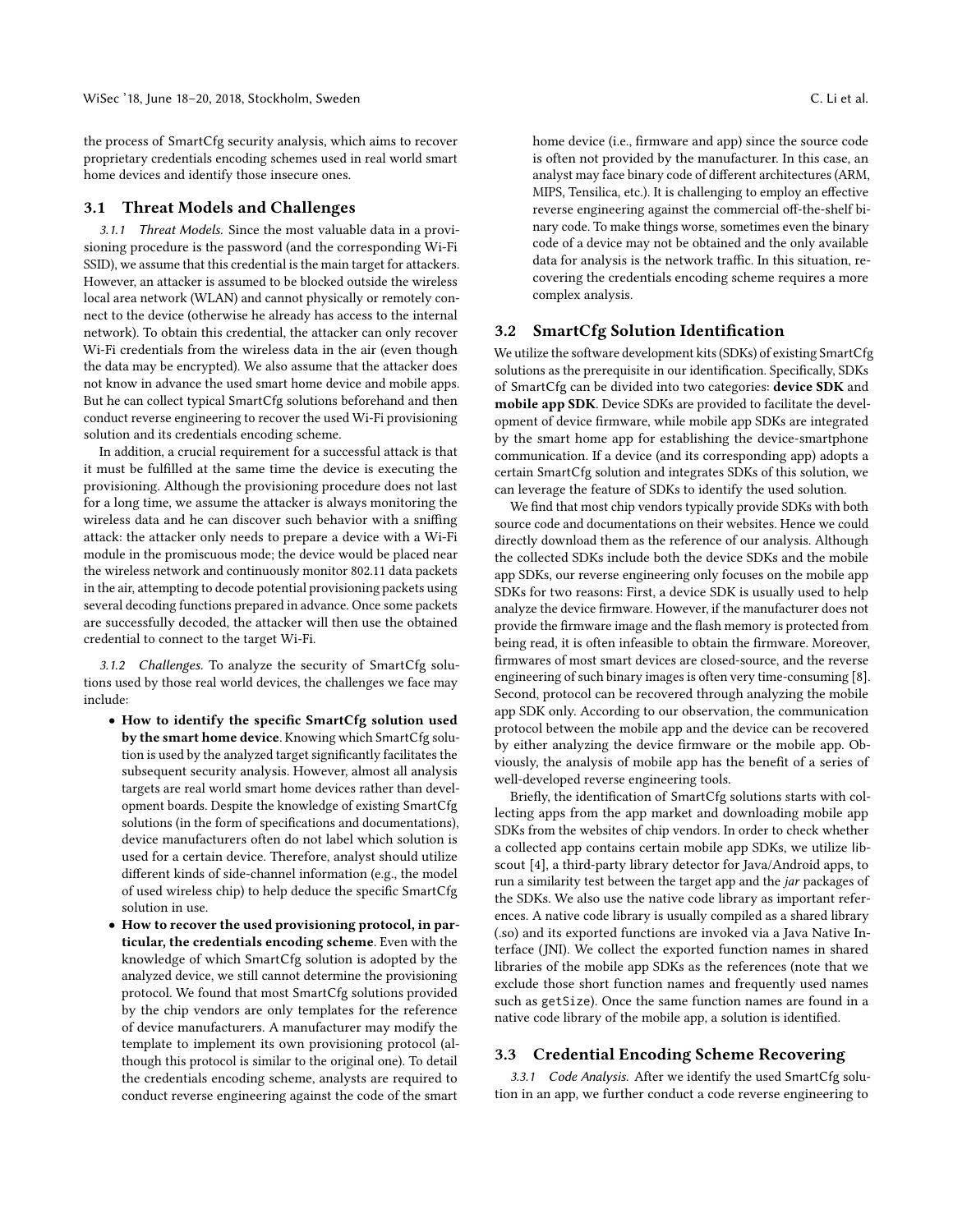recover the credentials encoding scheme. The reverse engineering consists of two steps:

Locating Credential Input Activity: To understand the logic of credential encoding, the Activity (Activity is a component of Android application, acting as an user interface.) of SSID and password input in an app is an important index. If this Activity can be located, the provisioning can then be triggered and the credential encoding functions can be located. Typically, this Activity obtains the currently used SSID through the API of Android, and obtains the Wi-Fi credential with a manual input. Therefore, we utilize these features to find such Activity in the app. We can search APIs for SSIDs in Activities which use WifiManager and WifiInfo to get the current Wi-Fi connection information.

Locating Credential Encoding Functions: Next, we aim to understand how the app encodes the data after it has obtained credential. Thus we conduct a forward data flow analysis to track the transformation of the credential with a modified Android emulator. We start from the credential variable from the located credential input Activity, keeping track its propagation until the app sends a tainted data to external environment (e.g., network). All functions involved in the data propagation are labeled as encoding functions. In particular, our analysis checks both Java code and native binary code. We set the sink of this data flow analysis as the member function send of DatagramSocket/MulticastSocket classes in Java code, and send/sendto in native code. After the locating of encoding function, a manual reverse engineering is then conducted by the analyst to recover the encoding algorithms.

3.3.2 Network Traffic Analysis. Interestingly, we find that, for many SmartCfg solutions, the credential can be recovered through even a simple network traffic analysis. The attacker does not have to obtain the SDK to understand the credential encoding. This is significant since some smart home device manufacturers modify the SDK to adopt their proprietary encoding schemes. In the following, we demonstrate an extraction of credential using network traffic data only, which indicates that an attacker is still able to conduct successful credential sniffing even though he cannot obtain the SDK.

- (1) Step-I: Sniffing. To sniff the broadcast data in the air, we utilize a TL-WN722N USB wireless adapter produced by TP-Link to capture all 802.11 protocol packets. Then we use the Scapy python library to parse and record the captured packets. For the captured data, we use a triplet (source mac address, destination mac address, data length) to format them. Then we only keep the relevant packets with specific addresses. At the same time, we record the existing SSID and its corresponding BSSID.
- (2) Step-II: Data Payload Locating. For different provisioning solutions, the data is encoded with several schemes. By observing the variances between different packets we can deduce the adopted encoding mode. By observing the captured triplets (source mac address, destination mac address, data length) we can guess the adopted mode. If the data length field in the triple is changing, then it is considered as the payload. Otherwise the payload is stored in the destination

mac address field. For instance, if the destination mac address field is in the form of 01:00:5e:xx:xx:xx, then we can guess the data is encoded in the changing part of the destination mac address field.

(3) Step-III: Credential Differentiating Since we have already located the data payload, next we conduct a differential traffic analysis to locate the position of the used credential in the packets. We test the app with two passwords of same length and trigger the provisioning, respectively. By comparing the changing part of the payloads, we can obtain a differential. However, the differential often not only contains the password field, but also a checksum field. To distinguish, we leverage the fact that if the password is changed slightly (e.g., one character is changed), the differential of the password field will also changes accordingly (since no encryption is used to protect the password field). However, the checksum field will change significantly (i.e., each byte is changed). This features helps us identify the password field effectively.

#### 4 EXPERIMENTAL RESULTS

In this section, we present the results of our security analysis against a wide range of SmartCfg solutions.

## 4.1 Solution Identification

The prerequisite of our solution identification is the knowledge of typical SDKs of SmartCfg solution. We have collected eight representative SmartCfg solutions from the official websites of the chip vendors. The summary of those collected SDKs including SDK for mobile app, SDK for smart device, and corresponding documents, are listed in Table [2.](#page-5-0) In Model column of Table [2,](#page-5-0) we list out the mainstream chip models of the vendor using SmartCfg solution. Despite different names used by the solutions but have the same semantics, such as SmartConfig, SimpleConfig, EasyConfig, SmartConnection, EasyLink, they are actually implementations of SmartCfg (up to certain variance and adaption). A mobile app SDK provides a demo app and Java source code of the app with jar packages or shared libraries. An SDK for smart device includes some pre-compiled binary files that provide a basic implementation of the protocol, including the Wi-Fi provisioning process. Also, we collect documents related to the SDK, which help understand details of Wi-Fi provisioning.

After collecting these representative SmartCfg solutions, we further extract their features and utilize them to identify specific solutions in real world apps. A typical feature is the existence of certain library files, which can be found in the jar package or the lib directory. Since developers seldom change these solution files, it is feasible to use it as a feature to judge whether one specific solution is used by a real world product.

With the downloaded SDKs from the official websites, we filter out apps related to smart home from the largest app market in China–Tencent MyAPP app market [\[2\]](#page-10-9). We choose this app market because China has the most active smart home ecosystem and it is expected to find more smart home apps here. We developed a web crawlers to find smart home apps according to an app's keyword description. Obviously, the quality of the filtering results depends on the accuracy of the keyword. Hence we classified the keywords into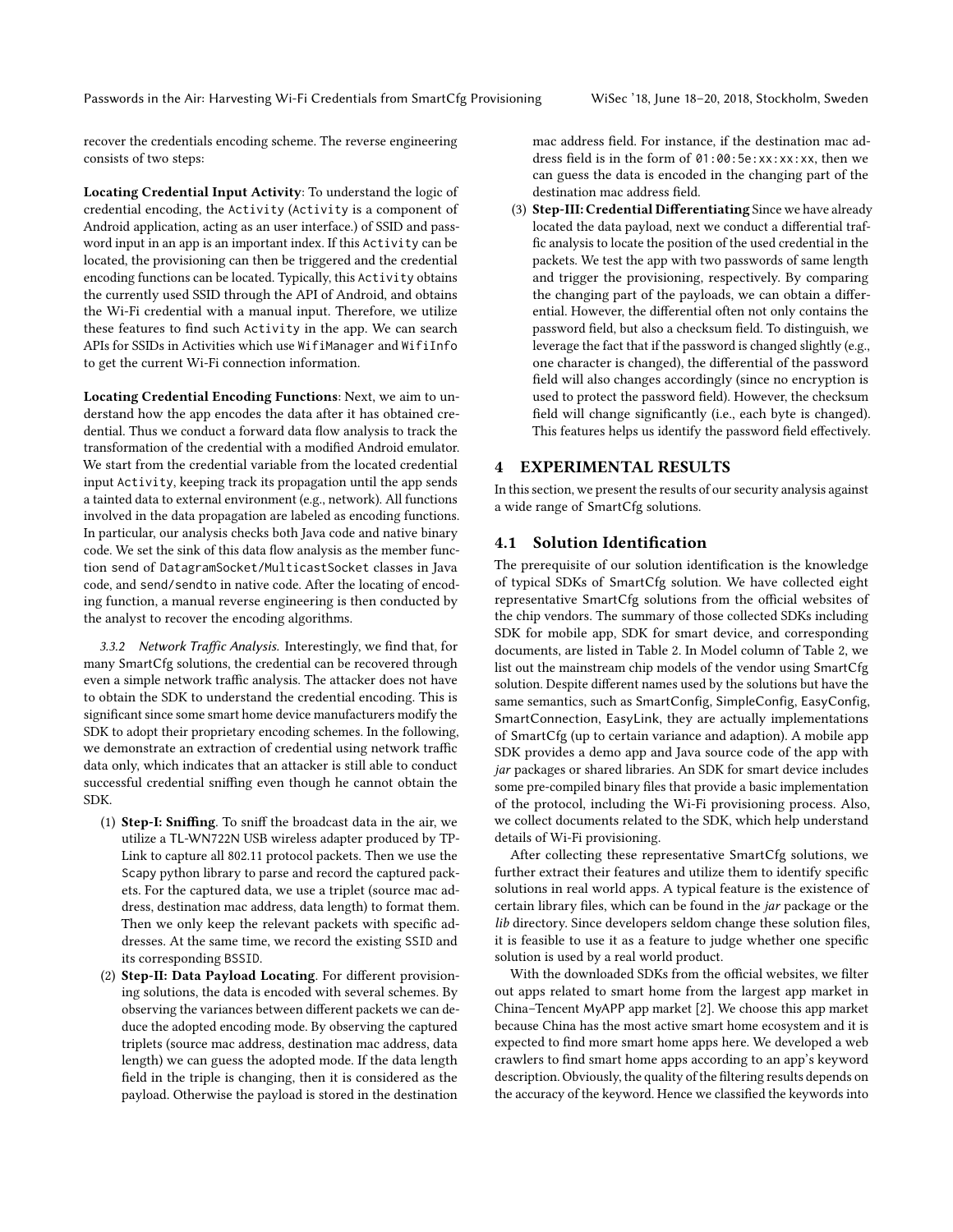<span id="page-5-0"></span>

| Solution               | Model            | <b>Chip Vendor</b> | <b>SDK</b> for Mobile App       | <b>SDK</b> for Smart Device |
|------------------------|------------------|--------------------|---------------------------------|-----------------------------|
| EasyLink               | EMW3060          | MXCHIP [18]        | EasylinkAndroid_Demo [18]       | MiCOSDK                     |
| BroadLinkConfig        | BL3332-P         | BroadLink [1]      | libBroadLinkConfig.so[6]        |                             |
| Esptouch               | ESP8266          | Espressif [9]      | EsptouchForAndroid [10]         | ESP8266_RTOS_SDK            |
| <b>SimpleConfig</b>    | <b>RTL8723BS</b> | Realtek [23]       | Release_SimpleConfigWizard [22] | SDK Ameba                   |
| <b>SmartConnection</b> | MTK7681          | MediaTek [17]      | LinkIt Connect 7681 SDK [17]    | LinkIt Connect 7681 SDK     |
| <b>SmartConfig</b>     | CC3200           | TI [24]            | SmartConfigCC3X [27]            | simplelink-cc3220-sdk       |
| DirectConfig           | NL6621           | NuFront [19]       | NL6621_StandardSDK [20]         | NL6621_StandardSDK          |
| SmartLink              | HF-LPX30         | Hi-Flying $[14]$   | SmartLinkV7 (Android) [14]      | HF-LPX30-HSF-SDK            |

Table 2: An overview of eight popular SmartCfg solutions and their SDKs

<span id="page-5-1"></span>

Figure 3: A percentage breakdown of the SmartCfg app

three categories: (1) smart home products, e.g., smart-plug, smarthub, and smart-clock; (2) chip vendors, e.g., Espressif, MXCHIP; (3) known keywords, e.g., wulianwang (the Chinese pinyin that corresponds to "Internet of Things"), smarthome, and smartthings.

In order to further improve the keyword search method, we count the word frequency statistics of the app's package name and exclude some irrelevant words. Then we use the top 10 words as new keywords and iterate the process for three times. This brings us more relevant apps. Through the process, we obtain 821 smarthome related apps.

After setting up the crawler and downloading a large number of apps, we use apktool to decompress the app. Through checking the unzipped files and comparing them with the features collected from the SDK in advance, we can determine whether an app contains a SmartCfg solution mentioned above. A certain feature found in the app indicates the use of corresponding SmartCfg solution. Interestingly, we also find that many apps integrate more than one SmartCfg solutions. Among the 821 smart-home apps, we find 64 apps use SmartCfg solutions mention in Table [2.](#page-5-0) The distribution of different SmartCfg solutions among these apps is shown in Figure [3.](#page-5-1)

## 4.2 Encoding Scheme Analysis

We analyze the encoding schemes used in the collected SmartCfg apps especially focusing on their security issues. Since the encoded information is broadcasted by a smart home app and all smart devices could capture and decode it, an attacker who is eavesdropping the broadcast can also obtain such information. Hence we check

whether the encoding scheme of the SmartCfg solution protects the credentials against illegal packet capturing.

We conduct a network traffic analysis against all collected apps to recover the encoding mode for each SmartCfg solution. Table [3](#page-6-0) lists the result. We find only the SmartConnection solution developed by MediaTek adopts the DMA encoding mode. Three solutions (BroadLinkConfig, DirectConfig, and SmartConfig) adopt the DPL encoding mode while the left four solutions (EasyLink, Esptouch, smartLink, and SimpleConfig adopt the Hybrid encoding mode.

In addition, we examine the security of each encoding scheme through conducting a binary code reverse engineering against each collected app. The purpose of this reverse engineering is to verify whether the implementation of a concrete SmartCfg solution adopts a secure encoding scheme. Note that even if the SDK provided by the vendor does implement a secure (or insecure) encoding scheme, device manufacturers may modify it into an insecure (or secure) one. For instance, in samples of many SDKs the encryption function is implemented using a constant key. However, a manufacturer may re-implement this with a randomly generated key. Thus we should detail the implementation for each app to judge whether the adopted encoding scheme is secure.

According to our analysis, six out of the eight SmartCfg solutions provided by different chip vendors adopt insecure encoding schemes. Table [3](#page-6-0) gives the detail of the insecure protection. In particular, four solutions (BroadLinkConfig, DirectConfig, Esptouch, SmartLink) do not adopt any encryption and directly broadcast the encoded data, two solutions (EasyLink, SmartConnection) encrypt the encoded data but they misuse the cipher, and only two solutions correctly encrypt the encoded data. Hence we guess the flawed solutions may significantly affect the security of those smart home apps. We then decompile each app with apktool and manually verify the encoding scheme used by each app.

Based on the code analysis presented in Section [3.3.1,](#page-3-0) we locate the encoding function and manually check whether the SSID and the password are encrypted. If they are sent without being encrypted, the host app is considered as an insecure one. If they are encrypted, we further check whether the cipher used to protected credential is correctly invoked. We check typical crypto misuses (e.g., constant crypto key, key reuse, key leaking) to find potentially flawed protection.

Unfortunately, among all analyzed apps, we find that every app utilizing an SDK with insecure encoding scheme does not enhance it and thus suffers from a credential eavesdropping attack. Among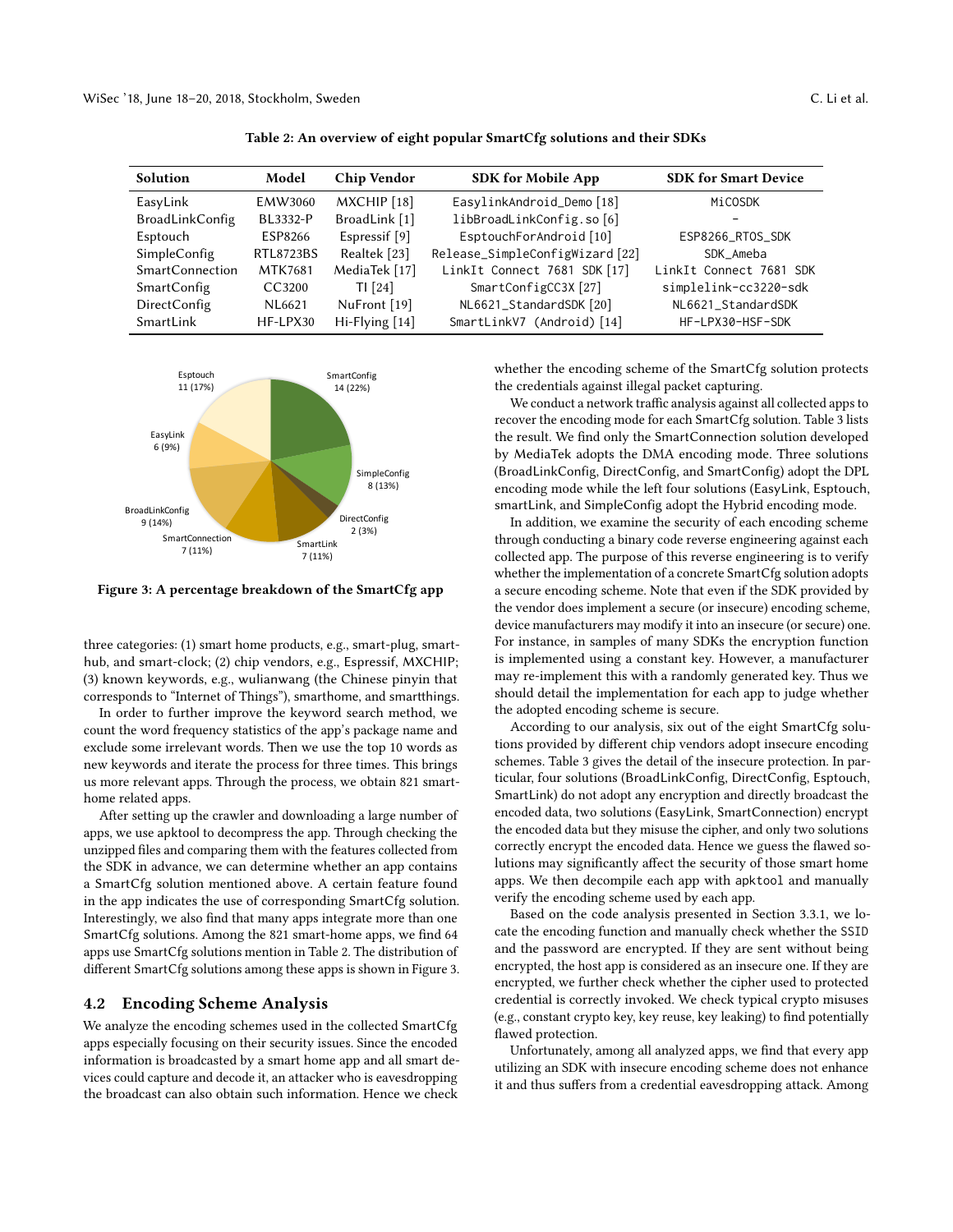the 64 collected apps, 42 apps adopt insecure encoding scheme of the original SDKs. There are 29 apps (45%) affected by four solutions (BroadLinkConfig, DirectConfig, Esptouch, SmartLink), which encode data without encrypting it. Seven apps adopt the SmartConnection solution provided by MediaTek, and execute the encryption with hard-coded AES keys. Six apps (9%) use the RC4 cipher to encrypt the payload regulated by the EasyLInk solution of MXCHIP, but they suffer from the key reuse issue.

What is worse, we find that even the adopted SmartCfg solution uses a secure encoding scheme, the implementation of the app may still misuse it. For instance, eight apps that adopt the SimpleConfig solution use fixed AES keys. We investigate the original solution and find the key used by the native library of the SDK relies on a Pin code, which is identical on different devices. However, some implementations may fail to acquire this Pin code and then they will use a default code as the key material. In this case, the generated key is constant and predictable.

In summary, 42 out of 64 analyzed apps (66%) contain insecure credential encoding schemes and any attacker is able to recover Wi-Fi credentials from their provisioning procedures. We demonstrate more details in the following subsection.

<span id="page-6-0"></span>Table 3: Encoding modes and protection mechanisms for SmartCfg solutions

| Solution               | <b>Encoding Mode</b> | Protection           |
|------------------------|----------------------|----------------------|
| <b>SmartConnection</b> | DMA                  | AES (hard-coded key) |
| BroadLinkConfig        | DPL.                 | None                 |
| DirectConfig           | DPL.                 | None                 |
| SmartConfig            | DPL.                 | AES                  |
| EasyLink               | Hybrid               | RC4 (key reuse)      |
| Esptouch               | Hybrid               | None                 |
| SmartLink              | Hybrid               | None                 |
| SimpleConfig           | Hybrid               | <b>AES</b>           |

## 4.3 Case Studies

4.3.1 Esptouch. ESP8266 is a low-power, highly integrated Wi-Fi chip with a Tensilica L106 32-bit microcontroller unit (MCU). It adopts the Esptouch SmartCfg solution to help users connect ESP8266EX-embedded devices to a Wi-Fi network. All of the encoding algorithms used in this solution are implemented in the package com.espressif.iot.esptouch.protocol [\[11\]](#page-10-23).

We describe the original (i.e., prior to encoding) payload format of Esptouch in Table [4.](#page-7-0) The apSsidCrc and the apBssidCrc are the checksums of the SSID and BSSID respectively. The totalXor is the XOR sum of all the other bytes. The ipAddress is the IP address of smart home app, to which the device will return the message. The cumulative error correction algorithm is applied to the concatenated data fields such that all bytes and their respective checksums form the payload.

Esptouch encodes the credentials through a hybrid mode, in which it uses the Destination Address as the index, and then sends them through the length fields of a sequence of 802.11 packets. As a result, any attacker can sniff the data packet in the air and obtain the transmitted data to recover the credentials.

4.3.2 EasyLink. EasyLink is an SDK provided by MXCHIP for manufacturers and developers. It is designed to facilitate the connection of the devices to the Wi-Fi network. EasyLink uses pre-share key stored in devices and apps to encrypt the data during Wi-Fi Provisioning.

We download the project EasylinkAndroid\_Demo from MX-CHIP's Github repository [\[18\]](#page-10-10). By decompiling the provided Java package easylinkv3-0.2.1-sources.jar package we can know all the details about EasyLink. Unfortunately, we find that even though EasyLink adopts cryptographic algorithms to protect credentials, the credential can still be decrypted due to the cryptographic misuse. The code of EasyLink (version 3) is showed in Figure [4,](#page-7-1) we can see that after receiving SSID and password from user input, the RC4 cipher is used (in line 3 of the program) to encrypt SSID and key before the data is sent. However, in this case there is a typical crypto misuse–key reuse for stream ciphers. In particular, EasyLink reuses the same RC4 key to encrypt SSID and password. As a result, the attacker could simply conduct the XOR operation on the ciphertexts of SSID and password to obtain the differential of the plaintext. Since the plaintext of SSID is publicly known, password could be recovered easily with the XOR of differential and SSID plaintext when the SSID is longer than the password.

4.3.3 HiSmartWifiSet. Developed by Bayit Home Automation [\[5\]](#page-10-24), the Bayit Cam smart home app allows users to keep an eye on their houses or offices remotely. We identify the native library (libHiSmartWifiSet.so) from the app package developed by Hichip, which is a variant of the MediaTek SDK since they have multiple function names in common (InitCtrlPassword, SetCtrlPassword, etc.). Although we cannot confirm whether this app adopts the same data encoding scheme from the MediaTek SDK, we find that this app uses a DMA encoding mode to send the SSID and password. Then we disassemble the binary code and find that it uses the AES cipher to encrypt the encoded data.

Interestingly, we notice that the sample SDK originally provided by MediaTek uses a hard-coded AES-128 key (MfcwAnwCass2\_78p) for the encryption. We deduce that the sample may mislead third party developers and repeat the similar mistake. The analysis validates our hypothesis: the Bayit Cam app also uses a hard-coded key (012345678abcdef) as shown in Figure [5](#page-7-2) (which is the pseudocode of the StartSmartConnection function decompiled by the Hex-rays decompiler).

4.3.4 Alink. Alink is a widely used smart home app in China. Developed by Alibaba Cloud, the leading cloud provider in China. This app integrates several popular solutions (e.g., SmartLink of Hi-Flying, BroadLinkConfig of BroadLink) to support as many smart devices as possible. In this case study, we demonstrate that even without knowledge of the used encoding algorithm, we can still recover the credential with a differential analysis of network traffic.

Table [5](#page-7-3) gives a concrete example of this network traffic analysis. To employ the analysis, we first trigger the Wi-Fi provisioning process using three different credentials. We determine the transmitting mode by observing the changes of encoded data. Since the Destination Addresses of the filtered packets are always fixed and only the length field changes, the data encoding mode is DPL. Then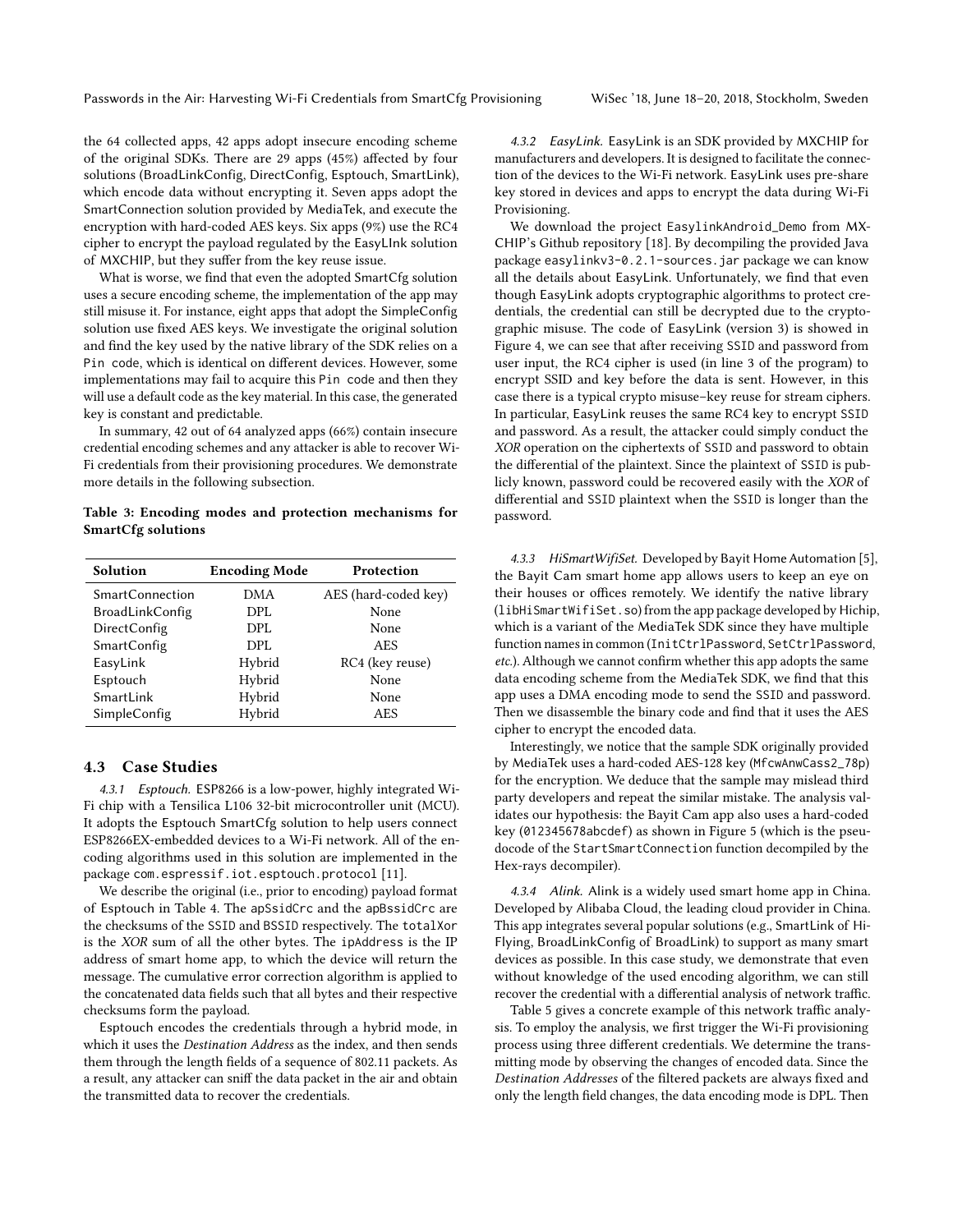<span id="page-7-0"></span>

| Data field                                               |  | totalLen   apPwdLen   apSsidCrc   apBssidCrc   totalXor   ipAddress   apPwd   apSsid |  |  |
|----------------------------------------------------------|--|--------------------------------------------------------------------------------------|--|--|
| Data Length (byte)   1   1   1   1   1   4   < 32   < 32 |  |                                                                                      |  |  |

Table 4: Encoding protocol used by the Esptouch solution

<span id="page-7-3"></span>

| Index  |       |          |       |       | 4     |       |       |       | 8                 |       | 10    | 11    | 12       | 13    |
|--------|-------|----------|-------|-------|-------|-------|-------|-------|-------------------|-------|-------|-------|----------|-------|
| Length | 0x4e8 | 0x4e8    | 0x4e8 | 0x11d | 0x189 | 0x20d | 0x292 | 0x354 | 0x3d7             | 0x44b | 0x4cb | 0x3e9 | 0x3e9    | 0x15b |
| Data   |       | Preamble |       | 15    | Fixed |       | 10    |       | $\mathbf{O}$      | c     | c     |       | Preamble | s     |
|        |       |          |       |       |       |       |       |       |                   |       |       |       |          |       |
| Index  | 14    | 15       | 16    |       | 18    | 19    | 20    | 21    | 22                | 23    | 24    | 25    | 26       | 27    |
| Length | 0x199 | 0x21a    | 0x29b | 0x31c | 0x39d | 0x41e | 0x49f |       | $0x3ea$   $0x3ea$ | 0x120 | 0x1a1 | 0x218 | 0x28c    | 0x360 |

13

we try to locate the preamble. As shown in Table [5,](#page-7-3) the groups of packet 0-2, 11-12, 21-22 are packets in succession of the same length and this feature holds for all the three credentials. This is a very useful feature to determine the preamble. After we locate the preamble, which indicates the start of the data payload, we then determine the corresponding credential field and its semantics using differential traffic analysis. Through changing the length of SSID and password, we observe that the length of packet packet 3 is the sum of a fixed value (0x10e) and the total length of SSID and password. In addition, the length of packet 5 is the sum of a fixed value (0x208) and the length of SSID, and the length of packet 6 is the sum of a fixed value (0x282) and the length of the password. The actual data is encoded and placed after the packets of encoded length. We refer to some aforementioned encoding schemes and confirm that the encoding scheme should work as follows. Packets with indexes 0 and numbers ending with 1 and 2 are reserved for the preamble and the rest (those numbered 3-10, 13-20 and so on) are used to encode the SSID and the password. SSID concatenated with the password are parsed as an array of bytes, and they are encoded by their ASCII values plus the respective offset values from some arithmetic sequence, starting with 0xe8 and incrementing by 0x80 at a time.

### 4.4 Responsible Disclosure

We have reported discovered flaws to relevant security response departments prior to submitting our work. According to the responses, several vulnerabilities have been fixed before this submission. The purpose of this paper is not to demonstrate concrete attacks against certain SmartCfg solutions, but to demonstrate how improper design of the SmartCfg solution affects the security and privacy of smart home devices. We expect our work could help security analysts and SmartCfg solution designers conduct more effective assessment of SmartCfg solutions and thereby provide better privacy protection.

## 5 DISCUSSIONS

In this section, we discuss how to implement a secure SmartCfg solution to defend typical attacks against credential eavesdropping.

#### Figure 4: Code In EasyLink

<span id="page-7-1"></span>1 if (ComHelper.checkPara(rc4key)){ 2 // encrypt  $3$  this.ssid = SinRC4.encry\_RC4\_byte(Ssid, rc4key); 4 this.key = SinRC4.encry\_RC4\_byte(Key, rc4key);  $5$  | if(null != Userinfo){  $6 \mid$  issendip = true; 7 this.user\_info = SinRC4.encry\_RC4\_byte(Userinfo, rc4key); 8 }  $\mathcal{E}$ 

<span id="page-7-2"></span>

```
int StartSmartConnection(const char *_ssid, const char *_pwd
         , char _encypt){
 2 \vert \ldots3 strcpy((char *)&gSsid, _ssid);
 4 strcpy((char *)&gPwd, _pwd);
 5 gEncypt = _encypt;
 6 \mid \ldots7 memset(&psk, 0, 0x20u);
 8 strcpy((char *)&psk, _pwd);
      9 v9 = aes_encrypt_init((int)"012345678abcdef", 16);
10 v10 = aes_decrypt_init("012345678abcdef", 16);
11 aes_encrypt(v9, &psk, &e_psk);
12 aes_decrypt(v10, &e_psk, &d_psk);
14 | }
```
To ensure the confidentiality of the credential, device manufacturers, cloud platforms, and developers should cooperate to guarantee the security goal. Hence, we design a SmartCfg solution with three participants to enhance the provisioning security. In general, our solution requires the device manufacturers to distribute a unique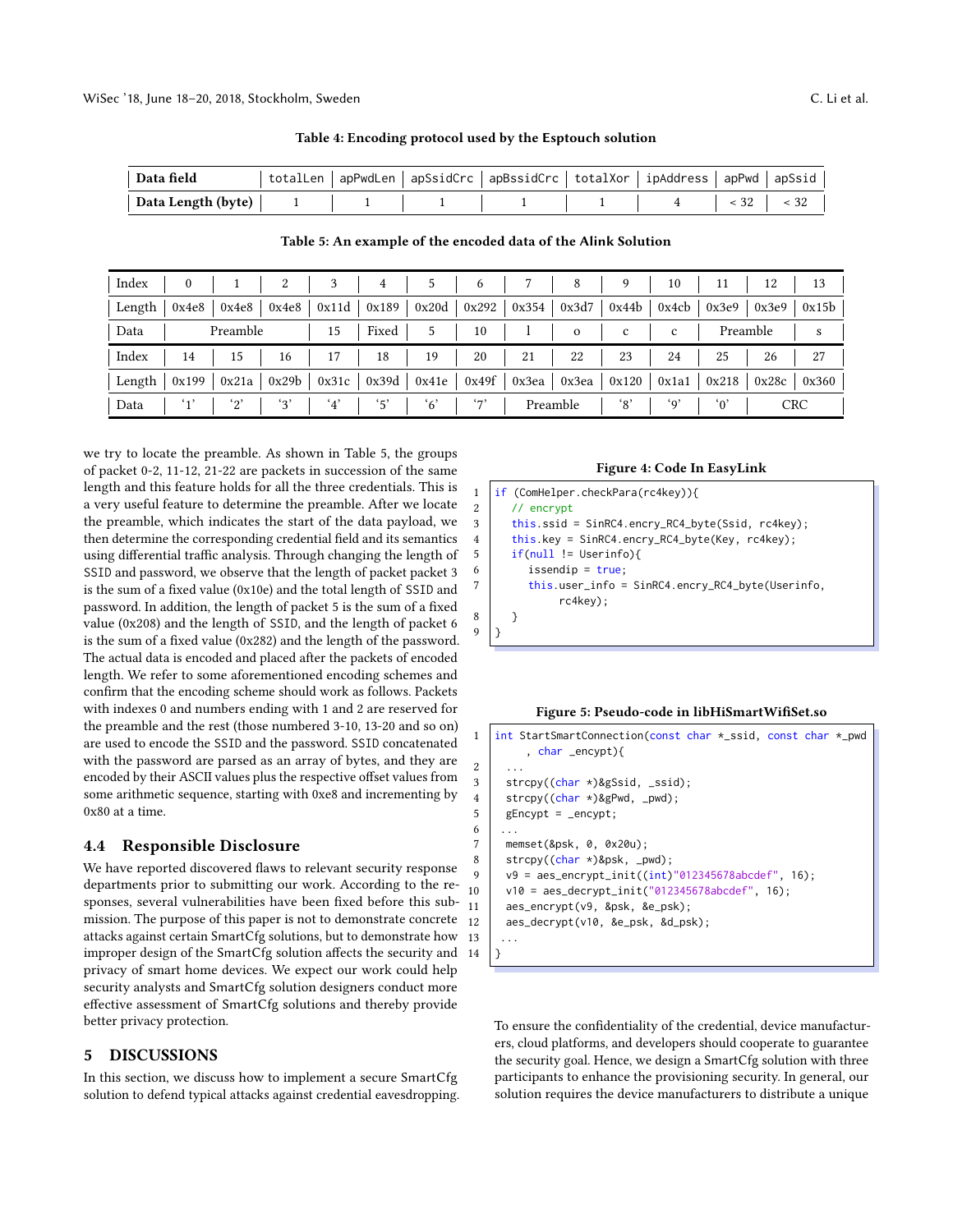Passwords in the Air: Harvesting Wi-Fi Credentials from SmartCfg Provisioning WiSec '18, June 18–20, 2018, Stockholm, Sweden

identity information (e.g., Device ID) for each device and this information can be obtained by the smart home app through a physical contact (e.g., with a QR code scanning). This identity information is distributed in the firmware of the smart device when the device is shipped. Then, a symmetric key (e.g., Device Secret) is derived from this information and thus both the device and the smart home app share the key. During the provisioning, the key is used to protect the credentials. In addition, a cloud server is introduced to help the device validate the smart home app. We consider that the identity information may be leaked and thus an attacker utilizing such information could also connect to the device. However, when the cloud server is introduced, the attacker could not forge an authentication token and thus the device could refuse such connection.

In detail the provisioning procedure of our proposed SmartCfg solution prototype is depicted in Figure [6.](#page-8-0) It utilizes the following steps to guarantee the security of credential broadcast:

- (1) The smart home app obtains a Product Key (to identify the products) and a Device ID (to identify the devices) of the smart device through a physical contact (e.g., by scanning the QR code attached to the device). Using the combination of the Product Key and the Device ID proves that an attacker could not enumerate information of other devices since the Device ID is randomly distributed.
- (2) The app authenticates itself to a web service deployed by the manufacturer on the cloud, then sends the obtained device information (i.e., Product Key and Device ID) to the cloud server. After that, the cloud server sends back a device UUID to the app. This UUID is used in the following steps to help device authenticate the smart home app.
- (3) The smart home app generates the encryption key (e.g., Device Secret) with HMAC\_SHA256 (using the Product Key and the Device ID as the parameters). Although this crypto key can be derived by simply scanning the QR code on the surface of the device, if the attacker could not get close to the device (e.g., the device is placed in the user's house), he cannot eavesdrop the encrypted information. In addition, the user of the smart device could mask this QR code to protect the secret physically.
- (4) The smart home app encrypts the credentials (password and the SSID) and the UUID, and uses an encoding scheme (e.g., in DMA or DPL mode) to encode the ciphertext. Then the encoded information is sent with several 802.11 packets.
- (5) The device in SmartCfg state captures relevant 802.11 packets in the air and decode them. Then it tries to decrypt the information using its shared encryption key(e.g., Device Secret) stored in the secure storage. If the decrypted information is a legal message according to the protocol specification, the device obtains the Wi-Fi credential and connects to corresponding wireless network. Finally, the device verifies the received UUID by querying the cloud server. If the UUID is illegal, the device will refuse to be remotely controlled by the smart home app.

<span id="page-8-0"></span>

Figure 6: A prototype of security enhanced SmartCfg solution

## 6 RELATED WORK

## 6.1 Provisioning Solutions

With the rapid development of the Internet of things, more and more home begin to introduce intelligent systems and equipment. After the smart device connect to the Internet, the user can remotely control the device through the mobile app, which is a typical smart home network model. An issue to be addressed is how to configure the network of the smart device without a UI. In this section, we review some existing Wi-Fi provisioning technologies in the real product from the market along with their pros and cons:

- (1) AP mode is another common provisioning technology. In AP mode, the credential of AP is defined by the manufacturer and an embedded web server is included. Then users browse into the device's web site and apply the Wi-Fi network configuration via pre-defined local URL or IP address. The device stores the network credentials and switches AP mode to Station mode, which indicates that it begins to connect to home network. However, this brings some problems: during the configuration process, the mobile Wi-Fi network needs to be switched, some of the data may be out of date and trigger error messages. Moreover, recently released smartphones check whether the Wi-Fi network is actually connected to the Internet. If not, it will disconnect from the given network and enforce cellular data connection. All the things above could complicate the user experience, which contradicts the purpose of good usability.
- (2) Wi-Fi Protected Setup (WPS) was introduced by the Wi-Fi Alliance in 2006 as an easy and secure method to provision devices without knowing the network name and without typing long passwords. In a standard setup, users cannot connect a wireless device to a wireless network unless they know the network name and its password (also known as WPA-PSK key). Assume that the user wants to connect the device, e.g., a smart plug, to the user's wireless network, he must first pick the network to connect to and then enter the correct password on the device. WPS is enabled only when being supported by both the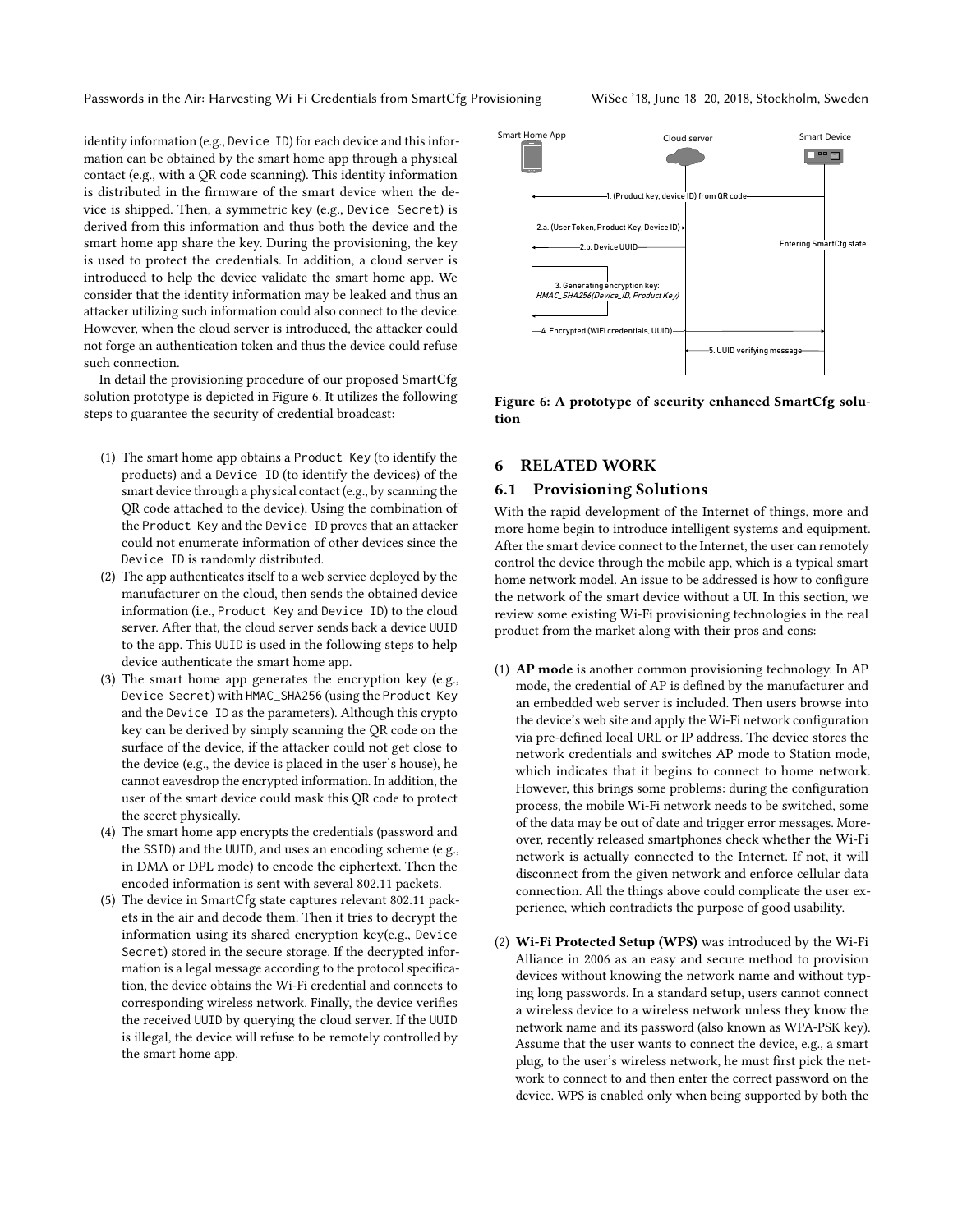device and the router, and this technology is commonly used in router provisioning.

(3) Other side-channel methods Many provisioning schemes leverage side-channel information to send credentials. Sending the credentials through BLE (Bluetooth Low Energy) requires devices and cell phones support Bluetooth, but this increases the production cost and could bring new problems. The voiceactivated method enables mobile phone apps to transmit Wi-Fi credentials through a specific frequency of sound. The QR code method allows the mobile phone apps to generates a QR code that encodes the Wi-Fi credentials, and the device scans the QR code to get access to this device.

## 6.2 Security Analysis Techniques

We have summarized a number of works in analyzing IoT system security. In this section, we classify these works into five categories.

6.2.1 Information Collection and Data Mining. First, we need to collect sufficient relevant information, including the cloud (e.g., IoT solutions, communication protocols, security measures), devices (chip features, instruction architecture, memory layout, Flash model), and Apps. Zhang et al. [\[31\]](#page-10-25) built a database that searches through a large amount of online data using semantic analysis to identify over 3000 IoT-related articles. Then, using machine learning methods to cluster the collected data, they are able to identify the the potential IoT security risks and problems that need further attention.

6.2.2 Device and App SDKs Code Audit. According to our survey, the IoT cloud platform will usually provide SDKs (e.g., Devices and Apps SDK) for third-party developers.In the work of [\[16\]](#page-10-26), the authors illustrated how the security and privacy of smart home devices are affected by the device SDK. They demonstrated a concrete analysis mainly using source code audit to show that the design of smart home solutions they considered was flawed. The key idea of IoTFUZZER [\[8\]](#page-10-7) is based upon the observation that most IoT devices are controlled through their official mobile apps, and those apps often contain detailed information about the protocol it uses to communicate with its device. SMARTGEN [\[32\]](#page-10-27) focuses on the constraints by using selective symbolic execution and solves them to trigger the networking APIs. It features a new runtime app instrumentation technique that is able to more efficiently instrument an app and perform an in-context analysis.

6.2.3 Device Firmware Collection. (1) Download from the manufacturer's website or forum. Many IoT device manufacturers provide the latest firmware for download at the official website so users can manually update the device. Chen et al. [\[7\]](#page-10-28) developed a web crawler using the Scrapy framework, with spiders respectively for each of the 42 vendors whose products include IP cameras, routers, access points, NAS, smart TV, cable modems, satellite modems, and even third-party or open-source firmware. (2) Extract the automatically updated package from traffics. Some IoT devices provide a one-click update or auto-update feature, and we can capture traffics by Wireshark. Giese and Wegemer analyzed the Xiaomi IoT

ecosystem [\[13\]](#page-10-29) and mounted a Man-in-the-middle attack between the cloud and device during the processing of firmware update. (3) Hardware Extraction and Dumping from Devices. Dumping binary data in memory via serial communication (UART or JTAG) or reading directly from FLASH. Fereidooni [\[12\]](#page-10-30) connected ST-LINK with the smartphone's chip JTAG port to dump the firmware.

6.2.4 Reverse Engineering for cryptographic misuse. After getting the firmware, we are more concerned about whether the firmware contains the backdoor, as well as the hardcoded password. Firmalice [\[25\]](#page-10-31) is a binary analysis framework to support the analysis of firmware running on embedded devices. They built a state-of-the-art symbolic execution engine to reveal the presence of backdoors in a number of embedded devices available on the market. Shao et al. [\[26\]](#page-10-32) investigated the cryptographic misuse problem and finally they concluded the typical cryptographic misuse include the misuse of cryptographic algorithms, mismanagement of crypto keys and inappropriate use of encryption modes.

6.2.5 Traffic Analysis for Protocols. To intercept the communication between the device and the remote server, we usually deploy an MITM proxy acting as a wireless Internet gateway. After capturing the package, we intend to analyze the semantics of important fields in private protocols. AUTHSCOPE's [\[34\]](#page-10-33) key idea is to use differential traffic analysis to recognize the protocol fields and then automatically substitute the fields and observe the server response. In proprietary protocol analysis, we can also use this method to determine the semantic information of each field. AUTOFORGE [\[33\]](#page-10-34) can forge a valid cryptographically consistent message which can be consumed by the server. It contains a set of techniques to automatically infer protocol fields, label response messages, replay cryptographic function execution, and regenerate request messages.

## 7 CONCLUSION

This paper studies the security of SmartCfg, a popular technique for Wi-Fi provisioning. By auditing the SDKs provided by Wi-Fi chip vendors and analyzing the smart home apps, we conduct a systematic security analysis against real world smart home devices equipped with SmartCfg solutions and present an overview of the ecosystem through analyzing 821 smart home apps. We find that although SmartCfg effectively facilitates the Wi-Fi configuration, existing SmartCfg solutions seldom take the protection of credentials into serious consideration and therefore introduce security threats. We hope that our study can raise the awareness of the security issues and guide developers of both chips and devices to build more secure SmartCfg provisioning solutions.

## 8 ACKNOWLEDGMENTS

We would like to thank the anonymous reviewers for their valuable comments and helpful suggestions. This paper is partially supported by the Key Program of National Natural Science Foundation of China (Grant No.U1636217), the National Key Research and Development Program of China (Grant No.2016YFB0801200), and a research grant from the Ant Financial Services Group.